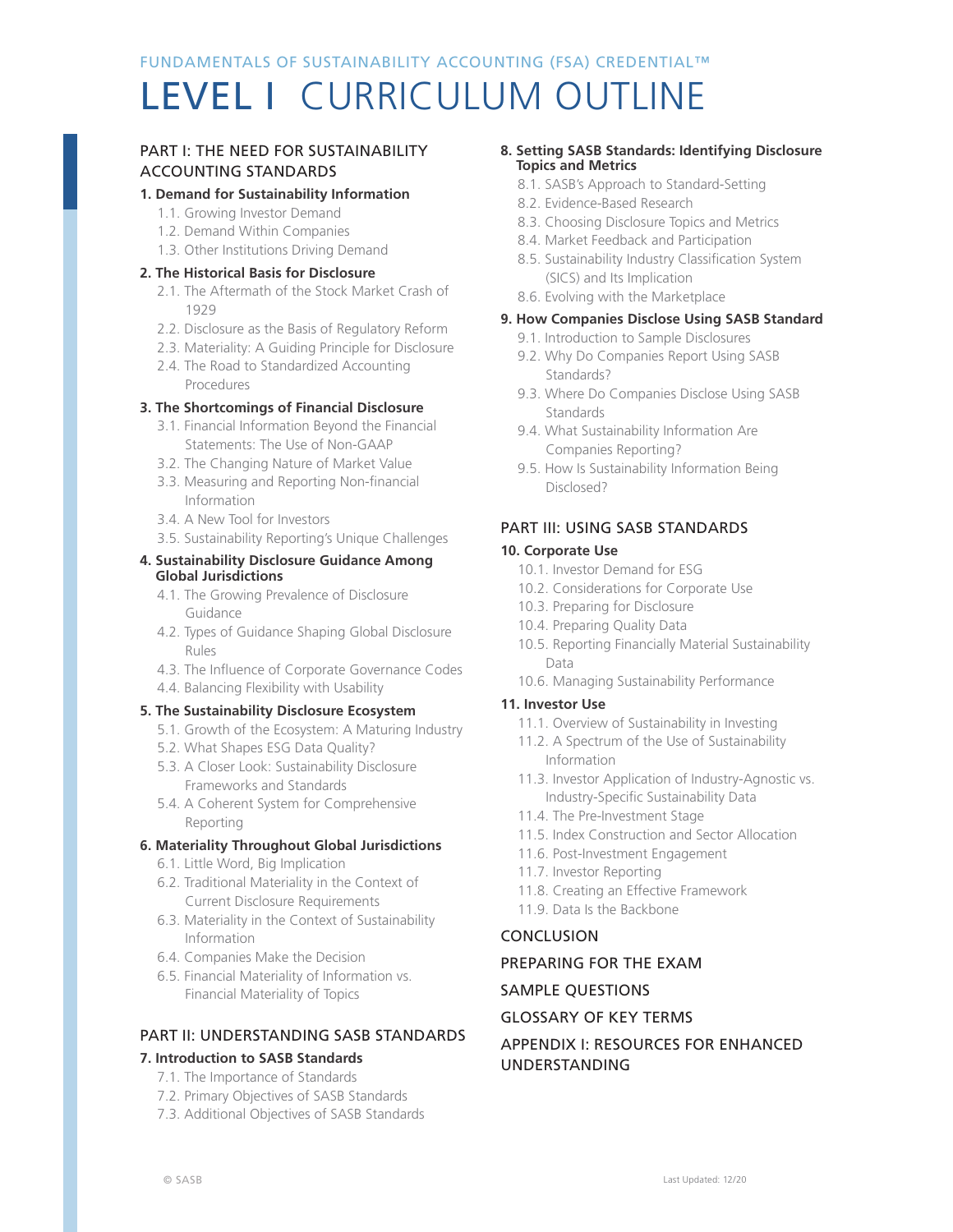|              | FUNDAMENTALS OF SUSTAINABILITY ACCOUNTING (FSA) CREDENTIAL™                                                                                                |
|--------------|------------------------------------------------------------------------------------------------------------------------------------------------------------|
|              | LEVEL I LEARNING OBJECTIVES                                                                                                                                |
|              | <b>IDENTIFY</b> the factors influencing investor use of sustainability information                                                                         |
| $\mathbf{2}$ | <b>RECOGNIZE</b> why the historical evolution of financial and non-financial disclosure<br>practices is relevant for today's global capital markets        |
| 3            | <b>IDENTIFY</b> how and why sustainability accounting and disclosure has evolved to<br>supplement financial accounting and disclosure                      |
|              | <b>DISTINGUISH</b> how "materiality" is defined and used globally in the context of<br>disclosure                                                          |
| 5            | <b>DIFFERENTIATE</b> between sustainability-related disclosure quidance based on<br>key characteristics                                                    |
| 6            | <b>COMPARE</b> organizations in the sustainability accounting and disclosure ecosystem                                                                     |
|              | <b>RECALL</b> the objectives of SASB Standards, the tenets of SASB's approach,<br>and the characteristics of SASB disclosure topics and accounting metrics |
| 8            | <b>RECALL</b> the structure of SASB Standards                                                                                                              |
| 9            | <b>DESCRIBE</b> SASB's current standard-setting process                                                                                                    |
| $10-10$      | <b>DISCERN</b> the implications of SASB's Sustainability Industry Classification System®<br>(SICS@)                                                        |
| 11           | <b>DIFFERENTIATE</b> how companies disclose information aligned with SASB Stan-<br>dards, including special disclosure situations                          |
| 12           | <b>IDENTIFY</b> how investor demand for sustainability information shapes corporate<br>disclosure and performance management practices                     |
| 13           | RECOGNIZE the cross-functional nature of preparing sustainability disclosures                                                                              |
| 14           | <b>DISTINGUISH</b> the stages of sustainability disclosure                                                                                                 |
| 15           | <b>IDENTIFY</b> the influence of board governance, internal controls, and third-party<br>assurance on the reliability of sustainability information        |
| 16           | <b>RECOGNIZE</b> the role of sustainability management in corporate strategy<br>and risk management                                                        |
| 17           | <b>IDENTIFY</b> how sustainability information is used in public equities (active and passive)                                                             |
| 18           | <b>IDENTIFY</b> how sustainability information is used in corporate fixed income                                                                           |
| 19           | <b>IDENTIFY</b> how sustainability information is used in private markets                                                                                  |
| 20           | <b>IDENTIFY</b> the challenges investors face in using sustainability information<br>and how those challenges impact the market                            |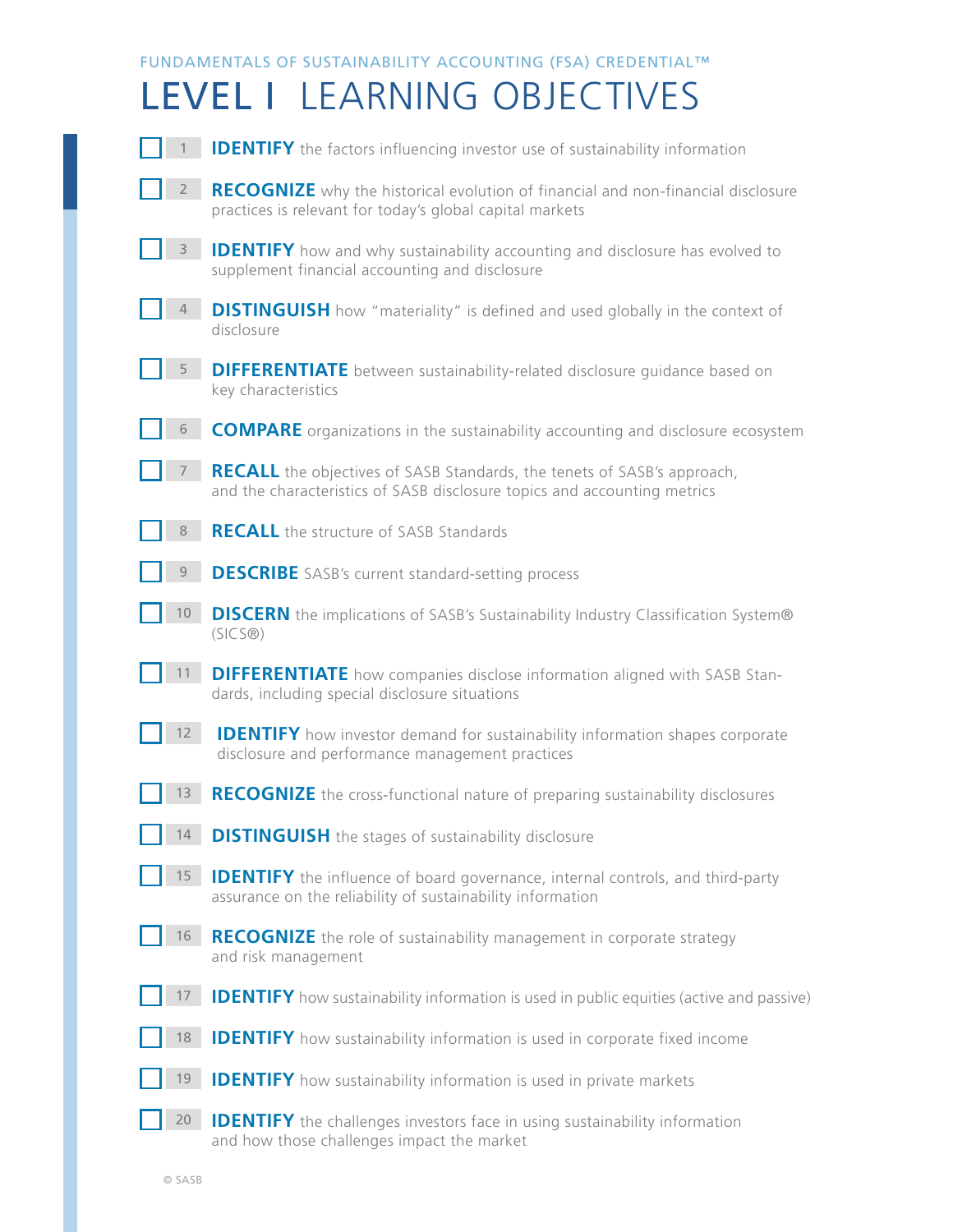# LEVEL II CURRICULUM OUTLINE

# PART I: IDENTIFYING THE SUSTAINABILITY ISSUES RELEVANT TO FINANCIAL PERFORMANCE

## **1. How a Company's Circumstances Influence Material Sustainability Issues**

- 1.1.Considerations That Shape Each Industry's Sustainability Profile
- 1.2. Evaluating How a Company's Circumstances Influence Material Sustainability Factors
- 1.3. The Influence of Governance and Management Practices

### **2. Understanding Sustainability Issues**

- 2.1. The Universe of Sustainability Issues
- 2.2.Identifying Interrelated Impacts

### **3. Evaluating Sustainability Issues**

- 3.1.Applying the Five Factors
- 3.2.Contextualizing Sustainability Topics
- 3.3.Making Use of the Findings

# PART II: EVALUATING THE COMPARABILITY OF SUSTAINABILITY INFORMATION

### **4. Normalizing Data for More Effective Comparisons**

- 4.1.When to Normalize ESG Data
- 4.2. Selecting Appropriate Measures for Use in Normalization
- 4.3.Normalizing for Comparative Analysis

### **5. Analyzing the Spread of Industry Performance**

- 5.1.Getting to Know Your ESG Data
- 5.2.Analyzing Data Distribution
- 5.3.Outliers and Non-Normal Distributions
- 5.4.Considering Data Quality

### **6. Considering Company-Specific Context**

- 6.1.Considering a Company's Operating Environment
- 6.2.Management and Governance Decisions

## PART III: THE CONNECTION BETWEEN SUSTAINABILITY PERFORMANCE AND VALUATION **7. Characterizing Financial Impact**

- 7.1.Identifying Risks and Opportunities
- 7.2.Assessing the Likelihood, Timing, and Magnitude of Impacts
- 7.3. Process for Identifying Metric Types and Categories

### **8. Using Sustainability Data in Financial Valuation**

- 8.1.Overview of Discounted Cash Flow
- 8.2.Identifying Channels of Financial Impact

### **9. Integrating ESG Beyond DCF**

- 9.1. Evaluating Returns and Profitability
- 9.2. Scenario Analysis

## **CONCLUSION**

# PREPARING FOR THE EXAM

## GLOSSARY OF KEY TERMS

# APPENDIX I

## APPENDIX II